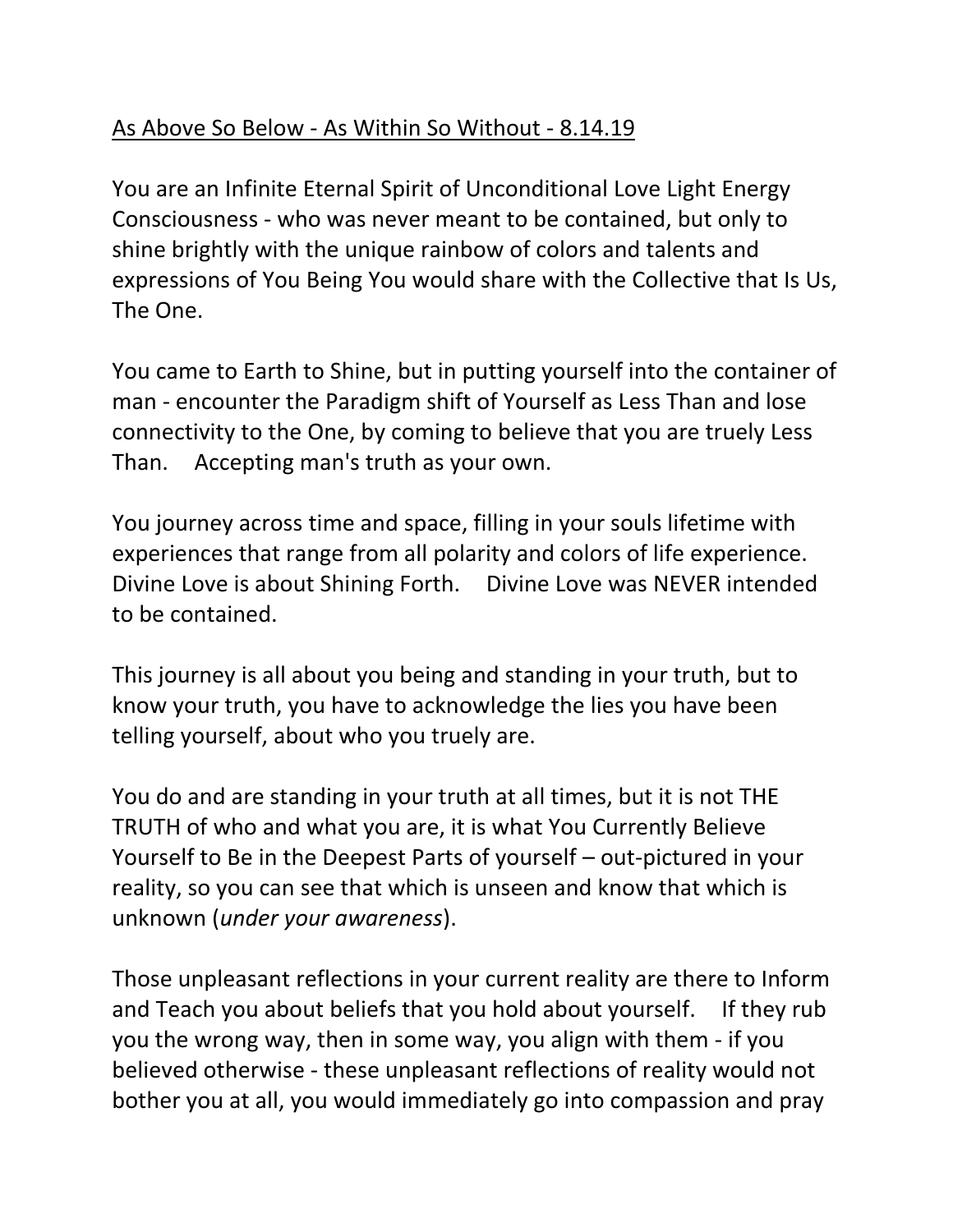for their benefit and release them to their Divine Paths as The Perfection They Are, Without a Second Thought or a Second Glance.

At all times, you are in alignment with what you believe yourself to be, while being out of alignment with Who You Really Are.

Until you are in Alignment with Your Truth Of Divine Love, Unconditionally Loving, Unconditionally Cherishing, and Unconditionally Accepting Yourself - these unpleasant out-picturing's in your reality will not cease. It is only by Loving, Cherishing and Accepting Yourself - That You Will Heal Your World.

There would not be those who act unloving and unkind to you, if you were not being unloving and unkind to yourself - or your vibration would not have attracted them or that situation to you.

There would not be those judging you, if you were not sitting in judgement of (*at some level, from this lifetime or carried over from other lifetimes*) yourself.

Don't you see? This Life is all about You Seeing The Without as a Reflection of The Within, so You can Self-Heal!

If you Truely Unconditionally Loved and Cherished Everything That You Equate as You (*to where there is no good, nor bad, nor ugly - there is only You Loving Everything About You - Seeing Everything About You as Beautiful*) and Fully Accepted All Aspects of Yourself, there would be nothing that another could do or say or out-picture at you that would cause you a nano-second of pause, because you would know The Truth of You and you would not perceive anything of their out-picturing at you as Worthy of You, nor as truth on any level.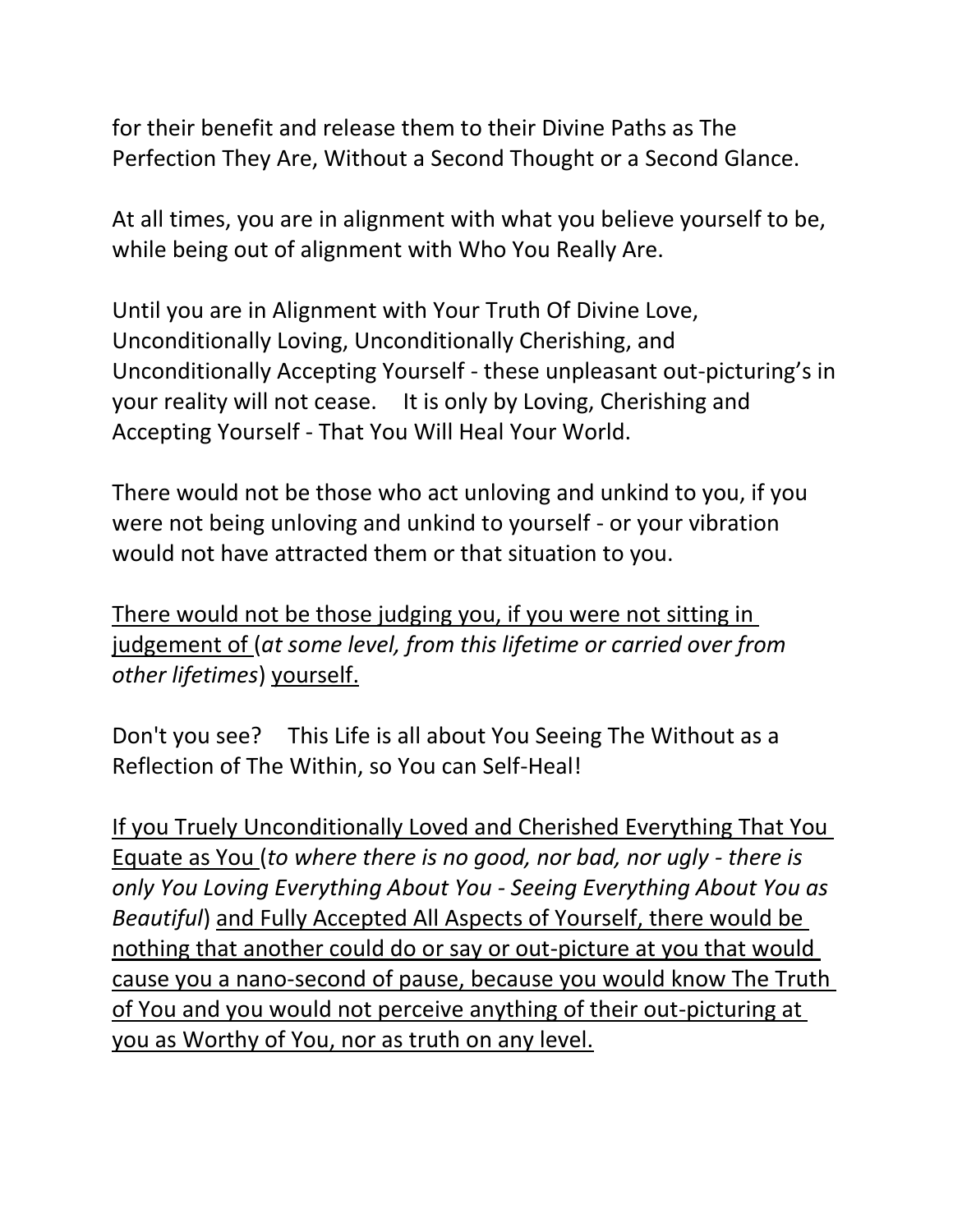Those people, places, situations - whether in memory or currently out-picturing in your reality, are only there to let you know what you have left to heal within yourself, by telling you what you have not let go of (*still holding onto that is no longer serving you that you need to release*), what you have not accepted about yourself (*That You In Fact Are Divine Love In Form*), what you have not forgiven about yourself (*perceptions of self-error when the Entire Cosmos Is Perpetual Perfection - there never has been a mistake - everyone and everything has always been perfect for every soul to grow on their path*), what you cannot see, because it is under your awareness.

These places of rub, are showing up, for your behalf, so you can have more of You, be more of You, sing more of You with Joy - by no longer aligning with the container of: Self-Judgement, Self-Loathing, Self-Blame, Self-Criticism, Self-Questioning, etc.

Life is all just a huge exercise in Greater Levels of Self-Awareness as you begin to accept the Full Truth of Who and What You Truely Are!

You Are Divine Love. You Were NEVER Meant To Be Contained. How Could A Complete Hologram Of The One (*Each of Us Are a Complete Copy of The Totality of The One Beingness*), Ever Be Contained?

Divine Is The Wind, That Blows From Everywhere, All At The Same Time. Divide It A Thousand, Thousand, Thousand Times and Each Sub-Atomic Particle of Unseen, Wields the Power of the Entire Cosmos.

You have lived as human too long. It is Time To Remember Your Truth. Do not accept the judgment of man as Truth, use this outpicture of external judgement (*From The Without Direction*) as the Gift it is, to ferret out anywhere within yourself there exists Self-Judgement and Self-Blame (*Inside the Within Direction*) and once